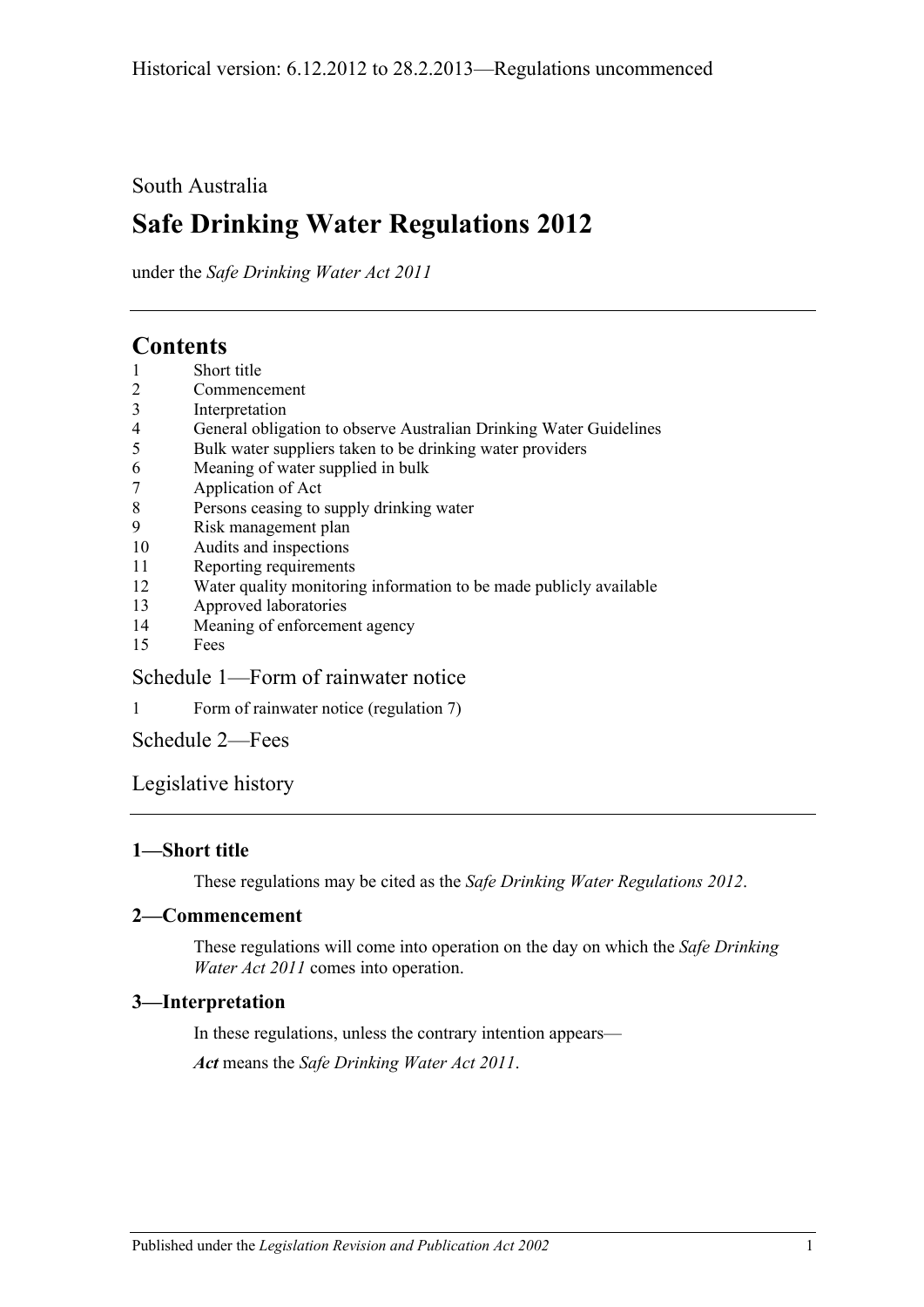#### <span id="page-1-0"></span>**4—General obligation to observe Australian Drinking Water Guidelines**

The *Australian Drinking Water Guidelines 2011* prepared by the National Health and Medical Research Council and the Natural Resources Management Ministerial Council, as in force from time to time, must be observed in relation to the quality and supply of drinking water by a drinking water provider.

#### <span id="page-1-1"></span>**5—Bulk water suppliers taken to be drinking water providers**

For the purposes of section 3(3) of the Act, persons who supply water in bulk are excluded from the ambit of section 3(2) of the Act.

#### <span id="page-1-2"></span>**6—Meaning of water supplied in bulk**

For the purposes of section 3(5)(b) of the Act, the prescribed volume is 100 litres.

#### <span id="page-1-3"></span>**7—Application of Act**

- (1) For the purposes of section 4(1)(a) of the Act, the following are domestic premises of a prescribed class:
	- (a) a Class 1A, 4 or 10 building under the *Building Code*;
	- (b) a sole-occupancy unit in a Class 2 building under the *Building Code*.
- (2) For the purposes of section  $4(1)(b)$  of the Act—
	- (a) a place of a prescribed kind means—
		- (i) premises at which short term accommodation is offered or provided in the course of a business or for fee or reward (for example, a hotel, motel, holiday resort, guest house, hostel, boarding house, bed and breakfast, farmstay, houseboat, caravan park, camping ground or other premises at which accommodation is offered or provided under a holiday rental agreement); or
		- (ii) premises that are used or capable of being used for an event or recreational or community activity of any kind, whether admission is open to the public, gained by the payment of money or restricted to members of a club or a class of persons with some other qualification or characteristic (for example, a function, community, civic, conference, sporting or recreation and leisure centre); or
		- (iii) premises used by a church; or
		- (iv) a public building under the care, control or management of a Minister or other agency or instrumentality of the Crown or a council,

but does not include regulated care or education premises or regulated food premises; and

- (b) a notice, in relation to a place of a prescribed kind, must be—
	- (i) in the form set out in [Schedule](#page-6-1) 1 clause 1; and
	- (ii) displayed in a prominent position—
		- (A) within 30 centimetres of each tap supplying rainwater for human consumption at the place; and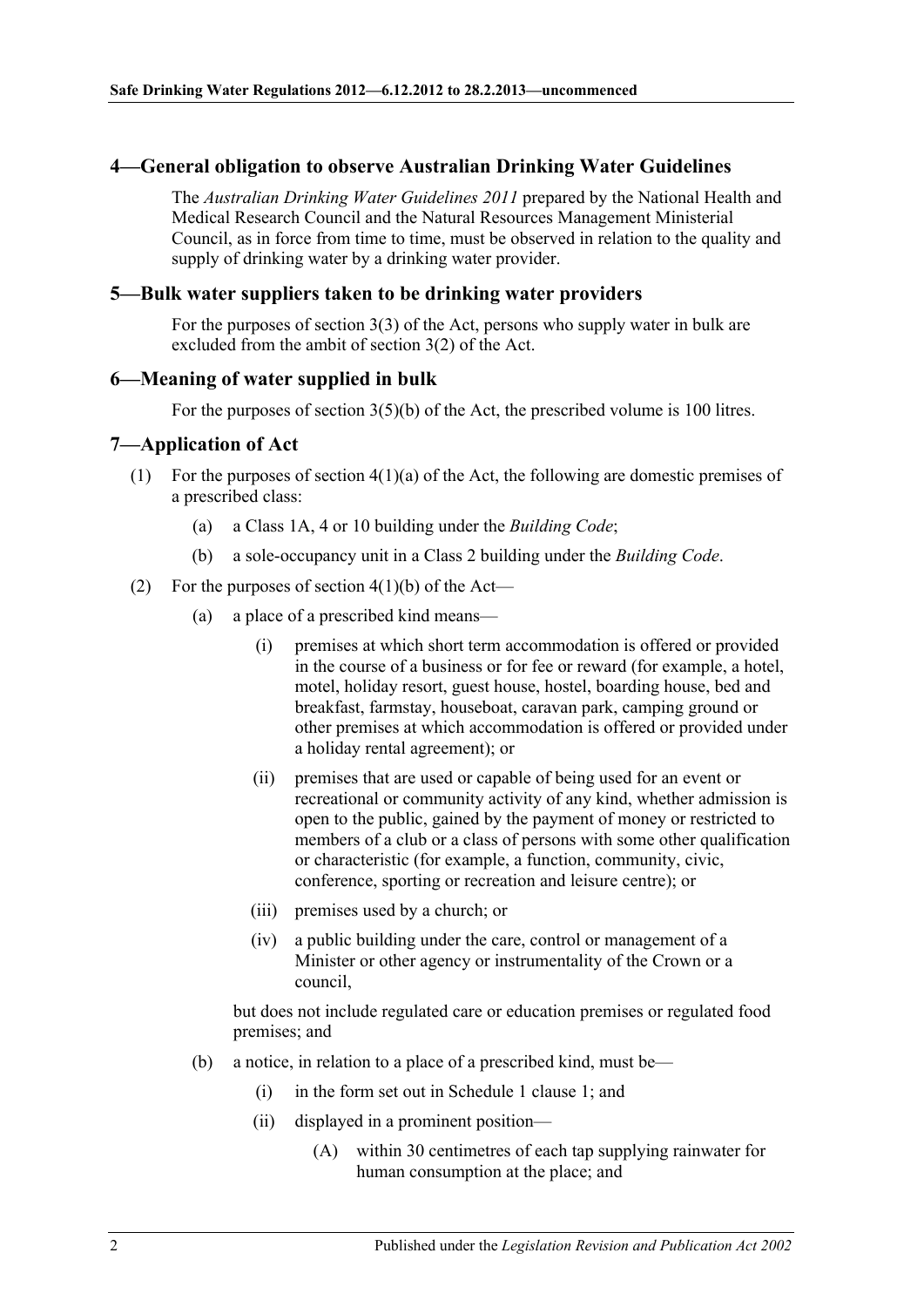- $(B)$  in—
	- all promotional material for the place published in brochures, newspapers, magazines or on the Internet; or
	- application forms or information material for the place.
- (3) For the purposes of section  $4(1)(c)$  of the Act, the prescribed requirements, in relation to rainwater supplied as an optional alternative at a place, are as follows:
	- (a) a notice must be displayed in the form set out in [Schedule](#page-6-1) 1 clause 1 in a prominent position—
		- (i) within 30 centimetres of each tap supplying rainwater for human consumption at the place; and
		- $(ii)$  in—
			- (A) all promotional material for the place published in brochures, newspapers, magazines or on the Internet; or
			- (B) application forms or information material for the place;
	- (b) in addition—
		- (i) in the case of regulated care or education premises—the taps supplying the rainwater at the premises must not be accessible to vulnerable persons at the premises; and
		- (ii) in the case of regulated food premises—the rainwater is not used in the preparation of food or beverages intended—
			- (A) for consumption by vulnerable persons at regulated care or education premises; or
			- (B) for direct sale or supply to the public at licensed premises or at a restaurant, café or other retail food or beverage outlet.
- (4) In this regulation, unless the contrary intention appears—

*Building Code* has the same meaning as in the *[Development Act](http://www.legislation.sa.gov.au/index.aspx?action=legref&type=act&legtitle=Development%20Act%201993) 1993*;

*child* means a person under the age of 18 years;

#### <span id="page-2-0"></span>*regulated care or education premises* means—

- (a) a hospital within the meaning of the *[Health Care Act](http://www.legislation.sa.gov.au/index.aspx?action=legref&type=act&legtitle=Health%20Care%20Act%202008) 2008*; or
- (b) premises at which a health service is provided for the purposes of—
	- (i) the promotion of health and well-being; or
	- (ii) the prevention of disease, illness or injury; or
	- (iii) intervention to address or manage disease, illness or injury; or
	- (iv) the management or treatment of disease, illness or injury; or
	- (v) rehabilitation or on-going care for persons who have suffered a disease, illness or injury; or
- (c) a residential aged care facility; or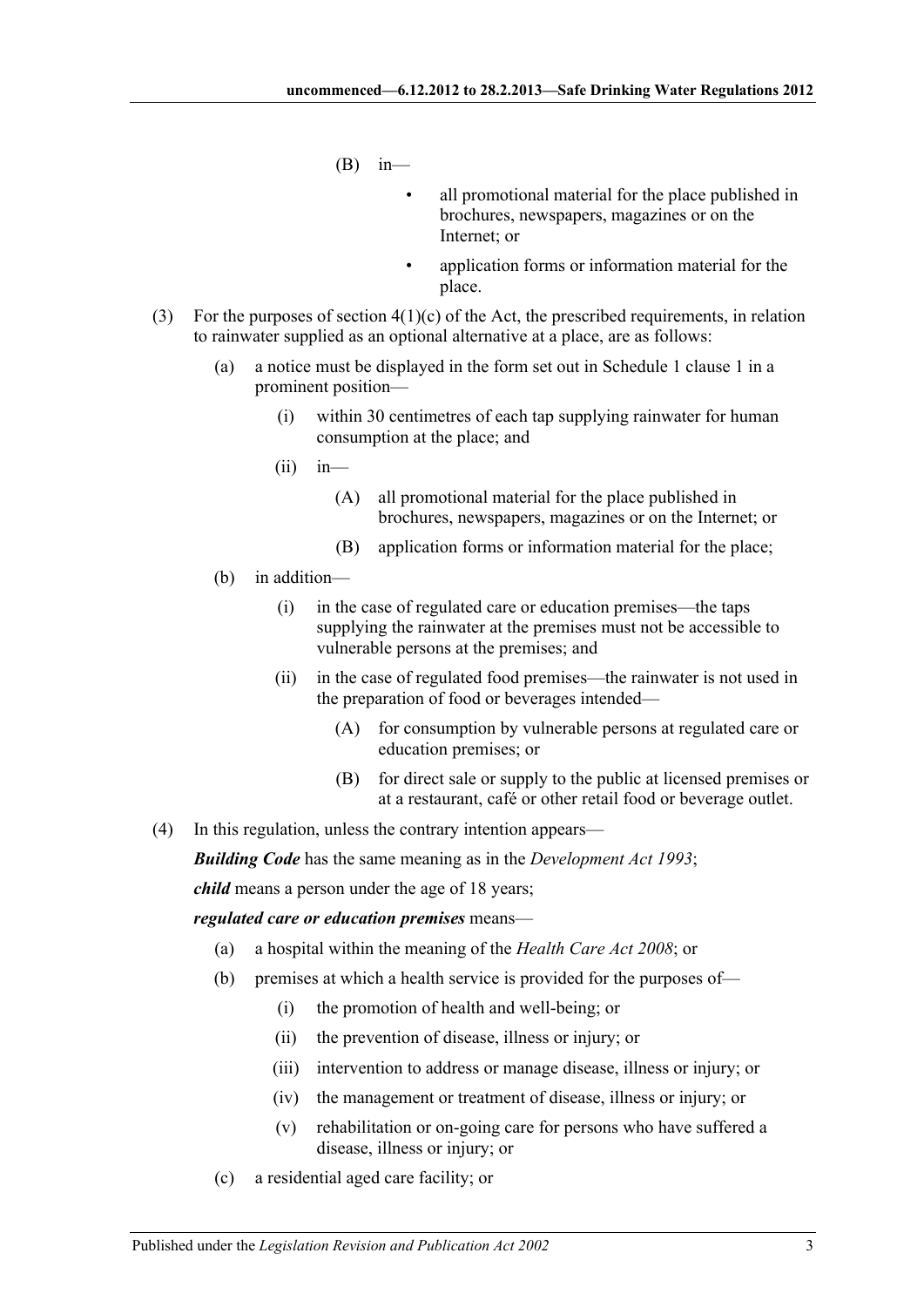- (d) premises at which care is provided to persons whose ability to care for themselves is significantly impaired through physical or mental disability, illness or infirmity; or
- (e) premises at which care or pre-school education is provided to children (for example, a nursery, childcare centre, kindergarten or pre-school or premises at which out of school hours care or vacation care is provided); or
- <span id="page-3-2"></span>(f) premises at which courses of instruction in primary or secondary education are provided to children; or
- (g) a park, outdoor area or grounds provided for use in connection with premises referred to in [paragraphs](#page-2-0) (a) to [\(f\),](#page-3-2)

but does not include premises at which care or education is provided to persons in their own home by their parents or guardians or by other persons;

*regulated food premises* means premises used in the course of a business for the preparation of food or beverages intended—

- (a) for consumption by vulnerable persons at regulated care or education premises; or
- (b) for direct sale or supply to the public at licensed premises (within the meaning of the *[Liquor Licensing Act](http://www.legislation.sa.gov.au/index.aspx?action=legref&type=act&legtitle=Liquor%20Licensing%20Act%201997) 1997*) or at a restaurant, café or other retail food or beverage outlet;

*short term accommodation* means accommodation for a period not exceeding 60 days;

*vulnerable person*, in relation to regulated care or education premises, means a person to whom care or education (as the case may require) is provided at those premises.

#### <span id="page-3-0"></span>**8—Persons ceasing to supply drinking water**

For the purposes of section 7(1) of the Act, the prescribed period is 14 days.

#### <span id="page-3-1"></span>**9—Risk management plan**

- <span id="page-3-3"></span>(1) For the purposes of section  $13(1)(e)$  of the Act, the following matters are prescribed in relation to a risk management plan prepared or adopted by a drinking water provider:
	- (a) the full name and contact address of the drinking water provider;
	- (b) records of all documents relied on in the implementation of the risk management plan (for example, operating manuals and any other documents detailing procedures).
- (2) The drinking water provider must ensure that any change in details referred to in [subregulation](#page-3-3) (1)(a) is recorded in the risk management plan within 14 days of the occurrence of the change.

Maximum penalty: \$1 250.

Expiation fee: \$160.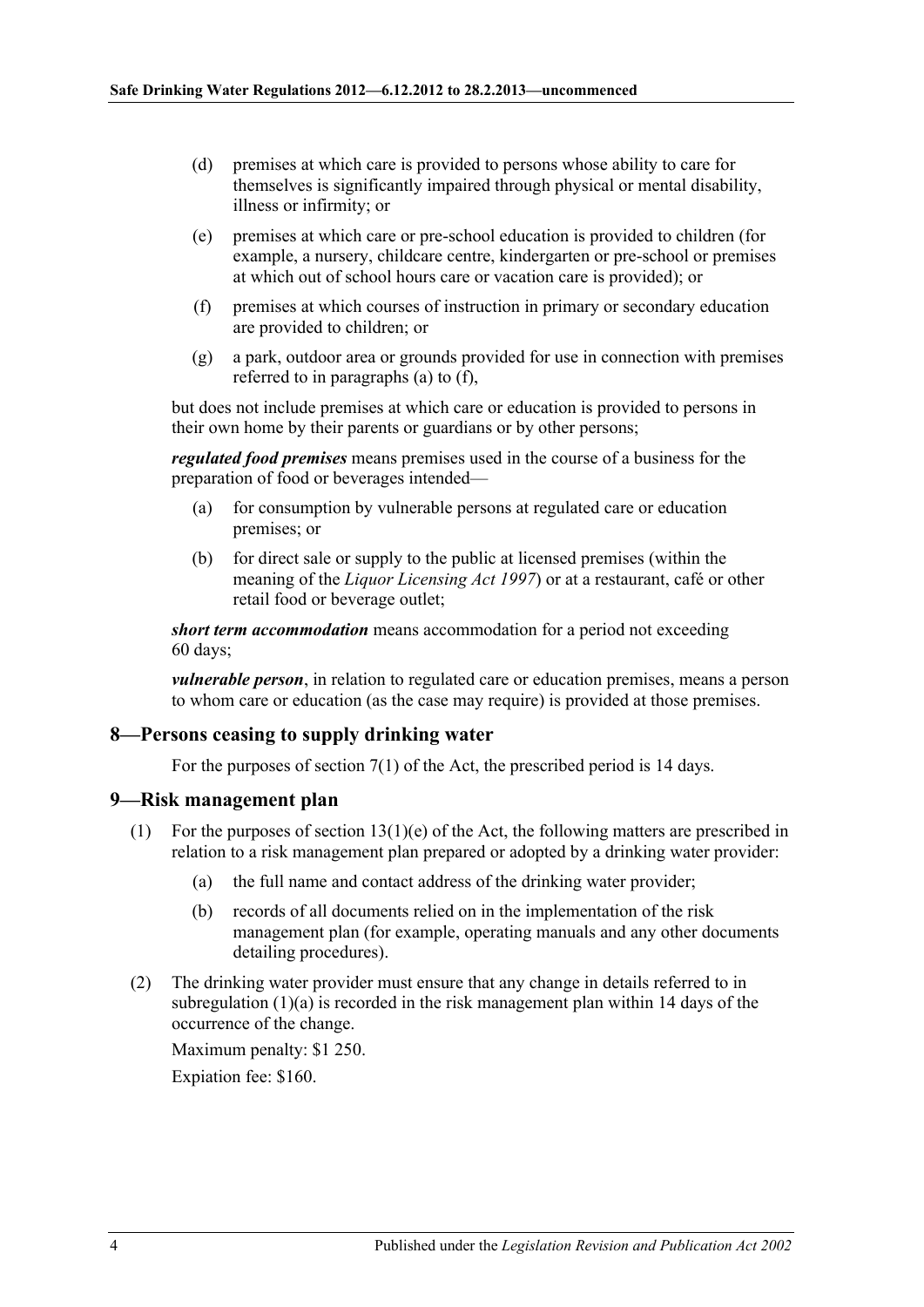- (3) For the purposes of section  $13(2)(a)$  of the Act, a risk management plan must be consistent with—
	- (a) the *Australian Drinking Water Guidelines 2011* prepared by the National Health and Medical Research Council and the Natural Resources Management Ministerial Council, as in force from time to time; or
	- (b) the *Community Water Planner 2011* prepared by the National Health and Medical Research Council and the National Water Commission, as in force from time to time.
- (4) A drinking water provider must ensure that—
	- (a) testing of drinking water under the monitoring program set out in the drinking water provider's risk management plan, other than—
		- (i) testing of a characteristic that is subject to variation during transportation to a laboratory or in laboratory conditions (for example water temperature or disinfectant residual); or
		- (ii) testing of a kind authorised by the Chief Executive,

is carried out at an approved laboratory; and

- (b) the results of testing of drinking water carried out under the monitoring program during an audit or inspection period are furnished to the Chief Executive—
	- (i) in the case of a drinking water provider who supplies drinking water to more than 50 000 customers during that period—in the manner and form approved by the Chief Executive; or
	- (ii) in any other case—within 21 days after the completion of the audit or inspection and in the form approved by the Chief Executive.

Maximum penalty: \$5 000.

Expiation fee: \$315.

- (5) A drinking water provider must keep copies of the following documents for at least 5 years:
	- (a) each risk management plan prepared or adopted by the drinking water provider;
	- (b) all documents generated in the implementation of the risk management plan (for example, records and results of monitoring and testing and records of maintenance activity, incident notification and remedial action).

Maximum penalty: \$5 000.

Expiation fee: \$315.

## <span id="page-4-1"></span><span id="page-4-0"></span>**10—Audits and inspections**

- (1) For the purposes of section  $21(1)(d)$  of the Act, the following functions are prescribed:
	- (a) determining whether the drinking water provider has complied with the requirements of these regulations during the audit or inspection period, and if not, the circumstances of the non-compliance;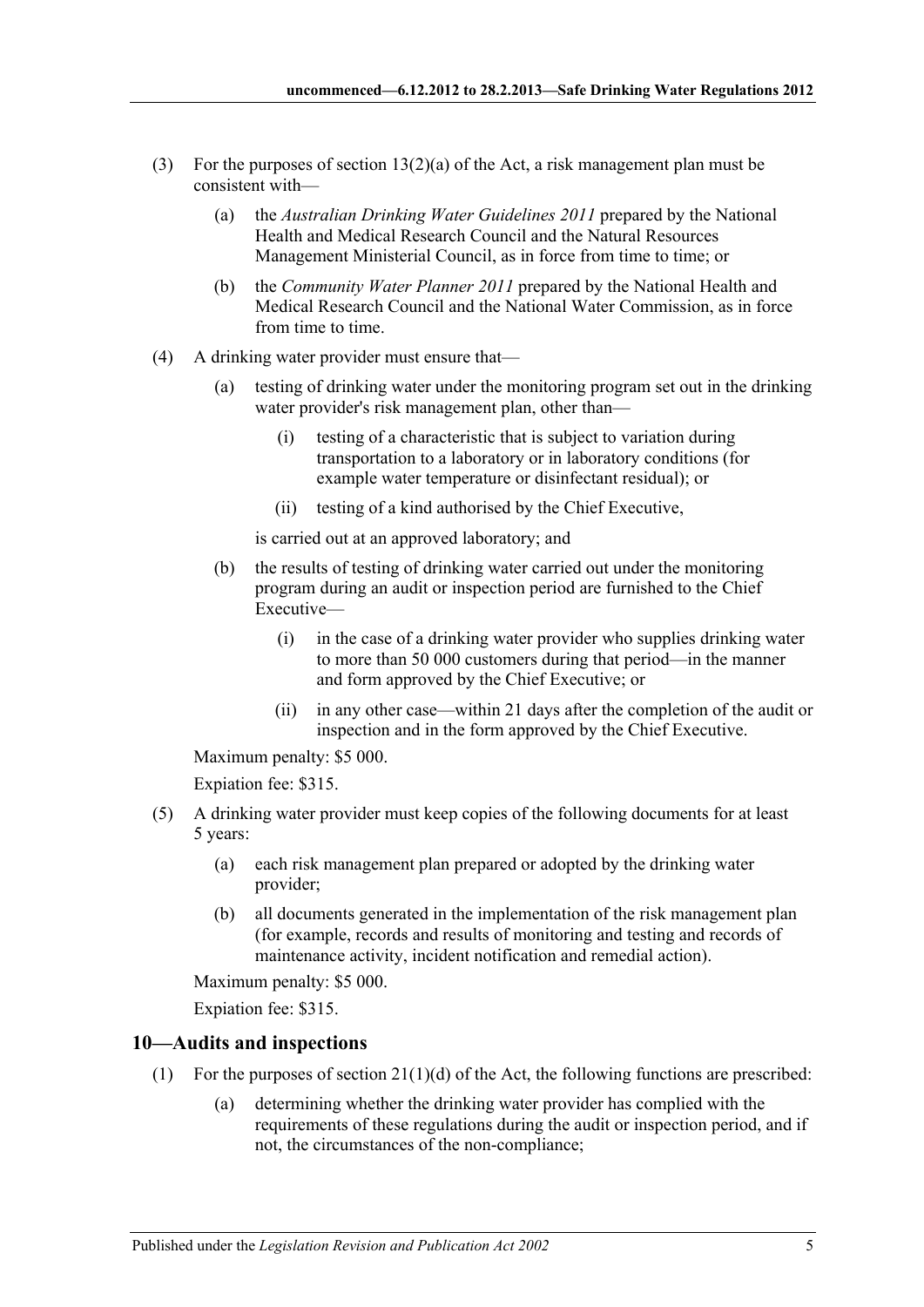- (b) determining whether any remedial action has been taken by the drinking water provider in relation to circumstances of non-compliance with these regulations;
- (c) making recommendations as to changes to any component of the risk management plan and the reasons for such recommendations;
- (d) making recommendations as to any other matters that require improvement or remedial action or are otherwise of concern to the auditor or inspector.
- (2) For the purposes of section  $21(2)(a)$  of the Act, the following documents are specified:
	- (a) the risk management plan prepared or adopted by the drinking water provider;
	- (b) records of all documents generated in the implementation of the risk management plan (for example, records and results of monitoring and testing and records of maintenance activity, incident notification and remedial action).

### <span id="page-5-0"></span>**11—Reporting requirements**

- (1) For the purposes of section  $22(2)(b)$  of the Act, the following matters are indicated:
	- (a) the results of investigations carried out for the purposes of section 21(1)(a) and (b) of the Act and [regulation](#page-4-1) 10(1);
	- (b) recommendations required to be made under [regulation](#page-4-1) 10(1).
- (2) For the purposes of section 22(3) of the Act, the prescribed period within which a report of an audit or inspection must be furnished to the Chief Executive is 21 days after the completion of the audit or inspection.

#### <span id="page-5-1"></span>**12—Water quality monitoring information to be made publicly available**

For the purposes of section 27(2) of the Act, the results of testing of drinking water under a drinking water provider's monitoring program must be made available—

- (a) in the case of testing carried out at an approved laboratory—within 14 days after the results are received from the laboratory by the drinking water provider; and
- (b) in any other case—within 14 days after the results are produced.

#### <span id="page-5-2"></span>**13—Approved laboratories**

For the purposes of section 29(1) of the Act, laboratories that are accredited by the National Association of Testing Authorities Australia for testing of a particular kind are a prescribed class of laboratory in relation to testing of that kind.

#### <span id="page-5-3"></span>**14—Meaning of enforcement agency**

For the purposes of paragraph (c) of the definition of *enforcement agency* in section 33 of the Act, the Eastern Health Authority is brought within the ambit of the definition.

#### <span id="page-5-4"></span>**15—Fees**

(1) The fees set out in [Schedule](#page-6-2) 2 are payable to the Minister.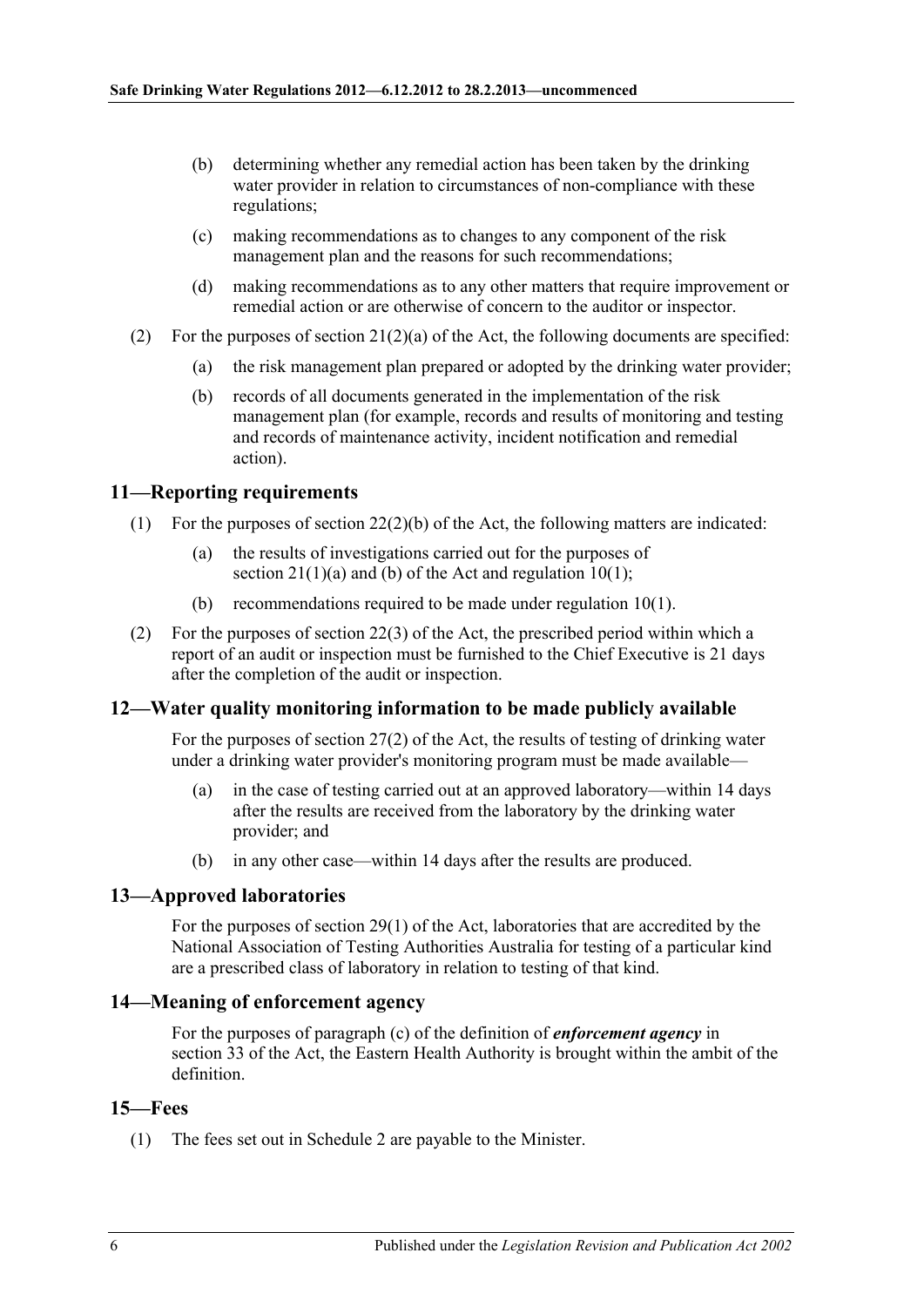- <span id="page-6-3"></span>(2) A fee is payable to an enforcement agency for the carrying out of an inspection of any premises or vehicle by an authorised officer appointed by the enforcement agency reasonably required in connection with the administration or enforcement of the Act or these regulations.
- (3) A fee under [subregulation](#page-6-3)  $(2)$ 
	- (a) must not exceed the reasonable costs of the enforcement agency with respect to the inspection by the authorised officer and in any event must not exceed \$200; and
	- (b) may be recovered by the enforcement agency as a debt from the occupier of the premises, or from the owner or operator of the vehicle (as the case may be).

## <span id="page-6-0"></span>**Schedule 1—Form of rainwater notice**

### <span id="page-6-1"></span>**1—Form of rainwater notice [\(regulation](#page-1-3) 7)**



## <span id="page-6-2"></span>**Schedule 2—Fees**

Application fee for—

(a) approval of auditor (section 15 of Act)

**Note—**

No fee applies if the applicant is a Public Service employee or an approved food safety auditor under the *[Food Act](http://www.legislation.sa.gov.au/index.aspx?action=legref&type=act&legtitle=Food%20Act%202001) 2001*.

(b) approval of inspector (section 15 of Act) no fee

\$130